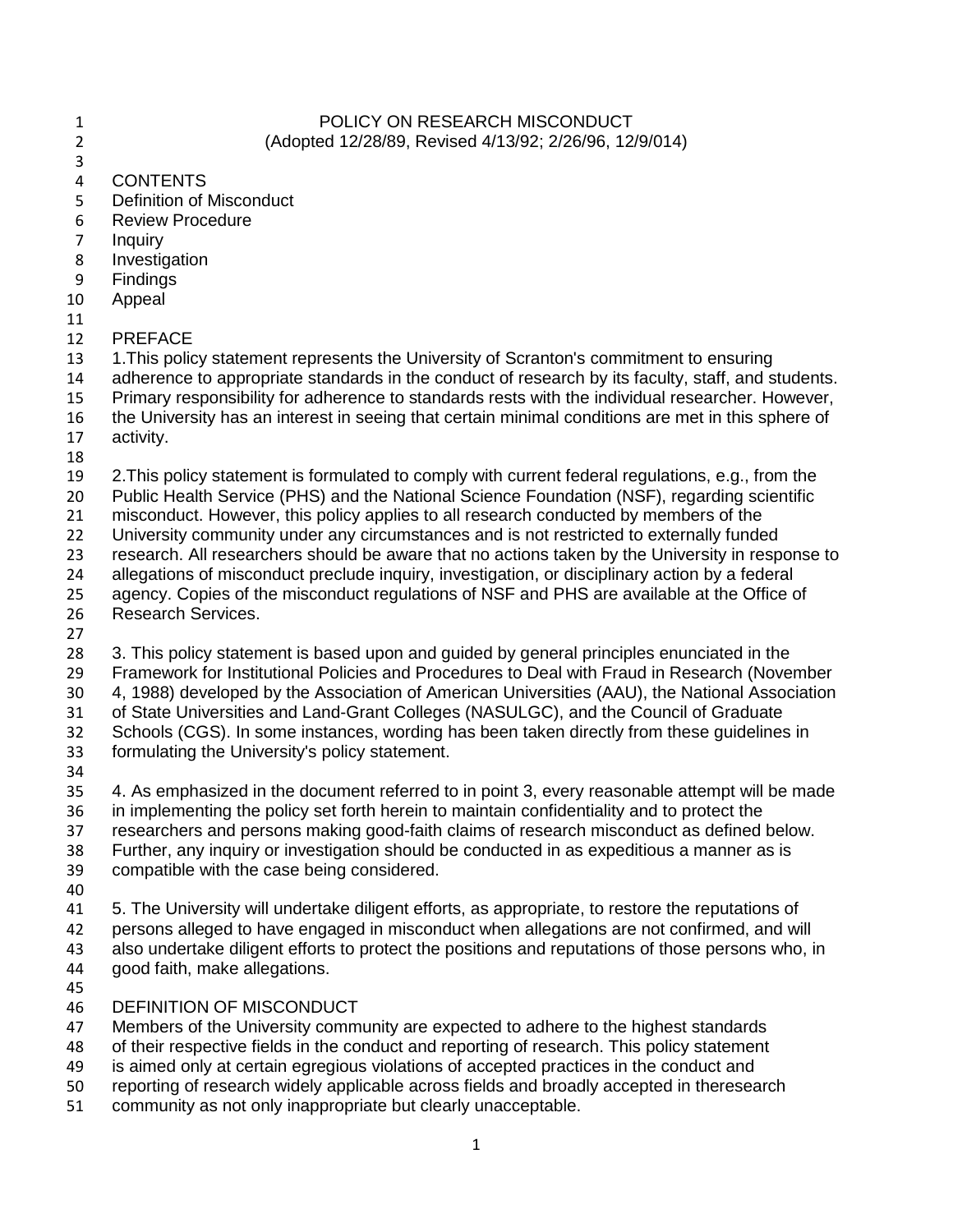- For purposes of this policy, misconduct is defined as follows:
- 1.Fabrication, falsification, plagiarism, or other practices that seriously deviate from those that are commonly accepted within the scientific community for proposing, conducting, or reporting research. It does not include honest error or honest differences
- in interpretations or judgment of data.
- 2.Misappropriation of others' ideas, i.e., the unauthorized use of privileged information (such as violation of confidentiality in peer review), however obtained.
- 3. Failure to meet University and/or federal policies regarding use of human or animal subjects in research.
- 4. Failure to meet legal requirements governing research.
- 5. Retaliation of any kind against a person who has reported or provided information about suspected or alleged misconduct and who has not acted in bad faith.
- 
- REVIEW PROCEDURE
- This part of the policy identifies procedures to be followed when there is an allegation of
- research misconduct, as defined above. The review procedure identifies the steps to be
- followed and the parties involved when an allegation is made.
- 
- *Inquiry*
- An inquiry is initiated whenever a specific allegation is made in writing that misconduct
- occurred at the University. The written allegation should be presented to the Director of
- Research, who will serve as the University's misconduct officer. If the research in question is
- funded by a federal agency, that agency will be notified of all actions and outcomes in
- accordance with its policies, guidelines, or rules regarding misconduct. Additionally, the
- University will notify the appropriate federal agency if it ascertains at any stage of the inquiry or investigation that any of the following conditions exists:
- 
- 1. there is an immediate health hazard involved;
- 2. there is an immediate need to protect Federal funds or equipment;
- 3. there is an immediate need to protect the interest of the person(s) making the allegations or of the individual(s) who is the subject of the allegation as well as his/her co-investigators and associates, if any;
- 4. it is probable that the alleged incident is going to be reported publicly; or
- 5. there is a reasonable indication of possible criminal violation (in this instance, the federal agency will be informed within 24 hours).
- 
- During an inquiry or investigation, the University will take interim administrative actions, as
- 39 appropriate, to protect Federal funds and insure that the purposes of the Federal financial<br>40 assistance are being carried out. An inguiry will be completed within 60 calendar days of it
- assistance are being carried out. An inquiry will be completed within 60 calendar days of its
- initiation unless circumstances clearly warrant a longer period. A written report shall
- be prepared that states what evidence was reviewed, summarizes relevant interviews, and
- includes the conclusion of the inquiry. The individual(s) against whom the allegation was made shall be given a copy of the report of the inquiry. If they comment on that report, their comments
- will be made part of the record. If the inquiry takes longer than 60 days to complete, the record
- of the inquiry shall include documentation of the reasons for exceeding the 60-day period.
- 
- The University will maintain sufficiently detailed documentation of inquiries to permit a later
- 49 assessment of the reasons for determining that an investigation was not warranted, if<br>50 necessary. Such records shall be maintained in a secure manner for a period of at lea
- necessary. Such records shall be maintained in a secure manner for a period of at least three
- years after the termination of the inquiry, and shall, upon request, be provided to authorized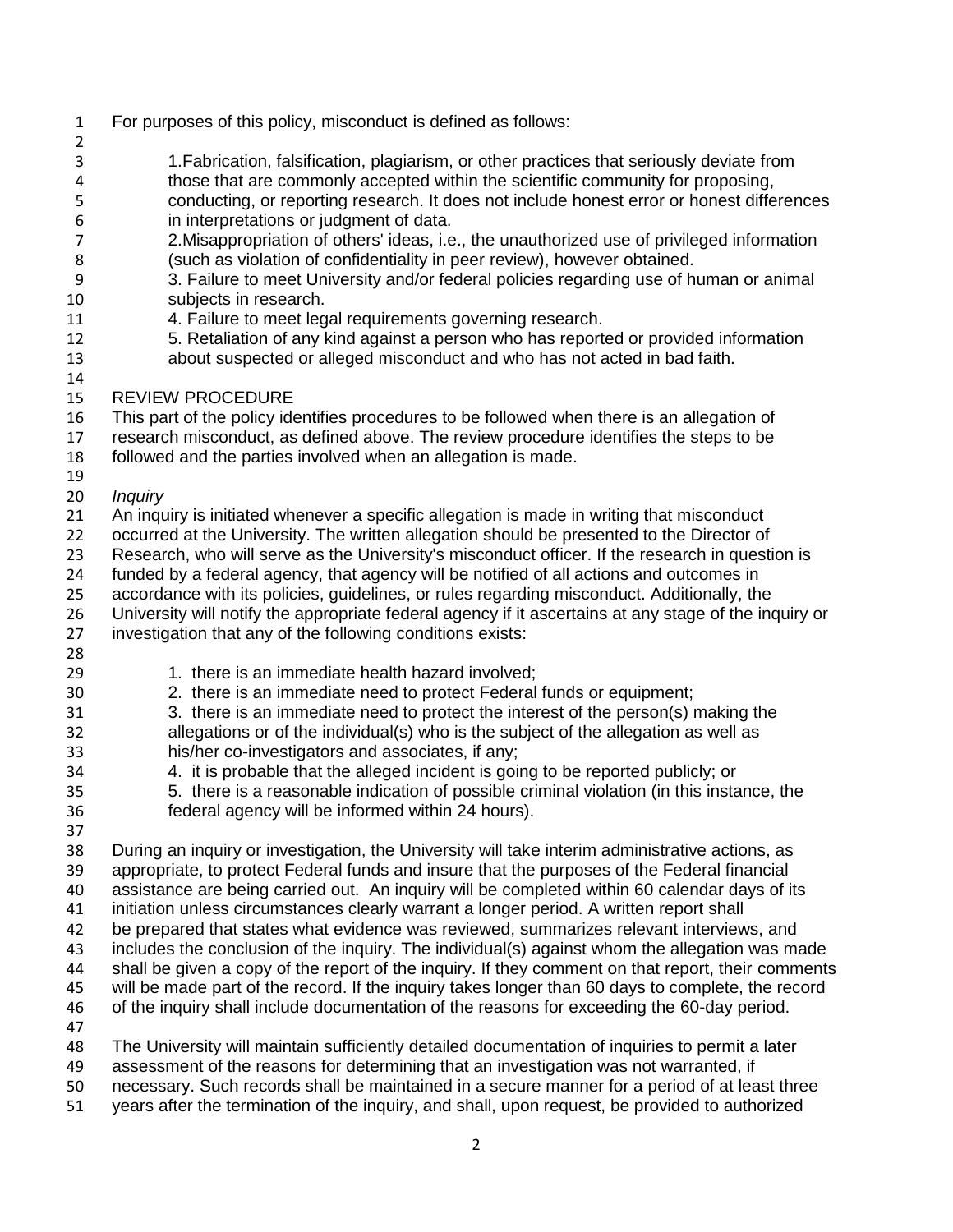Federal personnel. In the event that the institution decides to terminate an inquiry or

investigation for any reason without completing all relevant Federal requirements (e.g. the re

quirements of section 50.103 (d) of 42 CFR Part 50, Subpart A), a report of such planned

termination, including a description of the reasons for such termination, shall be made to the

 appropriate Federal office, which will then decide whether further investigation should be undertaken.

 The Director of Research will determine whether a formal "investigation" as defined below is warranted. In doing so, the Director of Research is expected to use normal prudence in determining whether the allegation is frivolous, can be handled through simple corrective action using ordinary University procedures, or warrants more detailed pursuit. When the latter is the case, the Director of Research shall (a) involve at a minimum one other member of the Research Committee with appropriate experience and background, (b) notify in writing the Provost, the researcher, and the researcher's undergraduate Dean that an allegation has been made, and (c) notify in writing the Provost, the researcher, and the researcher's Dean about the disposition of the case, i.e., whether an investigation is warranted or the case has been otherwise resolved. Where simple corrective action is found adequate, the Director of Research will confirm this disposition of the case in writing to the researcher If an unsigned allegation is made, the University still bears responsibility for follow-up. In such a case, three members of the Research Committee will recommend, by majority action, whether or not an investigation is warranted; in this case, if an investigation is called for, these three members of the Research Committee shall not participate in the investigation stage. *Investigation* A formal investigation is warranted if there is reasonable basis for believing that research misconduct, as define d herein, has occurred and could not be remedied by some simple corrective action with the researcher involved. An investigation should ordinarily be completed within 120 days of its initiation. This includes conducting the investigation, preparing the report of findings, making that report available for comment by the subjects of the investigation, and submission of the report to federal agencies, as appropriate (see below). The investigation will be initiated upon notification of the researcher that an investigation is being conducted, as per (a) below. If the University determines that it will not be able to complete the investigation in 120 days, it will submit to the appropriate Federal agency a written request for an extension and an explanation for the delay that includes an interim report on the progress to date, an outline of what remains to be done, and an estimated date of completion of the report. Any consideration for an extension must balance the need for a thorough and rigorous examination of the facts versus the interests of the subject(s) of the investigation and the Federal agency in a timely

resolution of the matter. If the request is granted, the University will file periodic progress reports

as requested by the Federal agency. If satisfactory progress is not made in the University's

investigation, the Federal agency may undertake an investigation of its own.

If an investigation is warranted, the Research Committee will conduct the investigation, unless

the case involves violation of policies regarding human or animal subjects, where the

Institutional Review Board for the Protection of Human Subjects (IRB) or Institutional Animal

Care and Use Committee (IACUC), respectively, shall be the investigative group, and shall

follow the same rules for proceeding as specified for the Research Committee.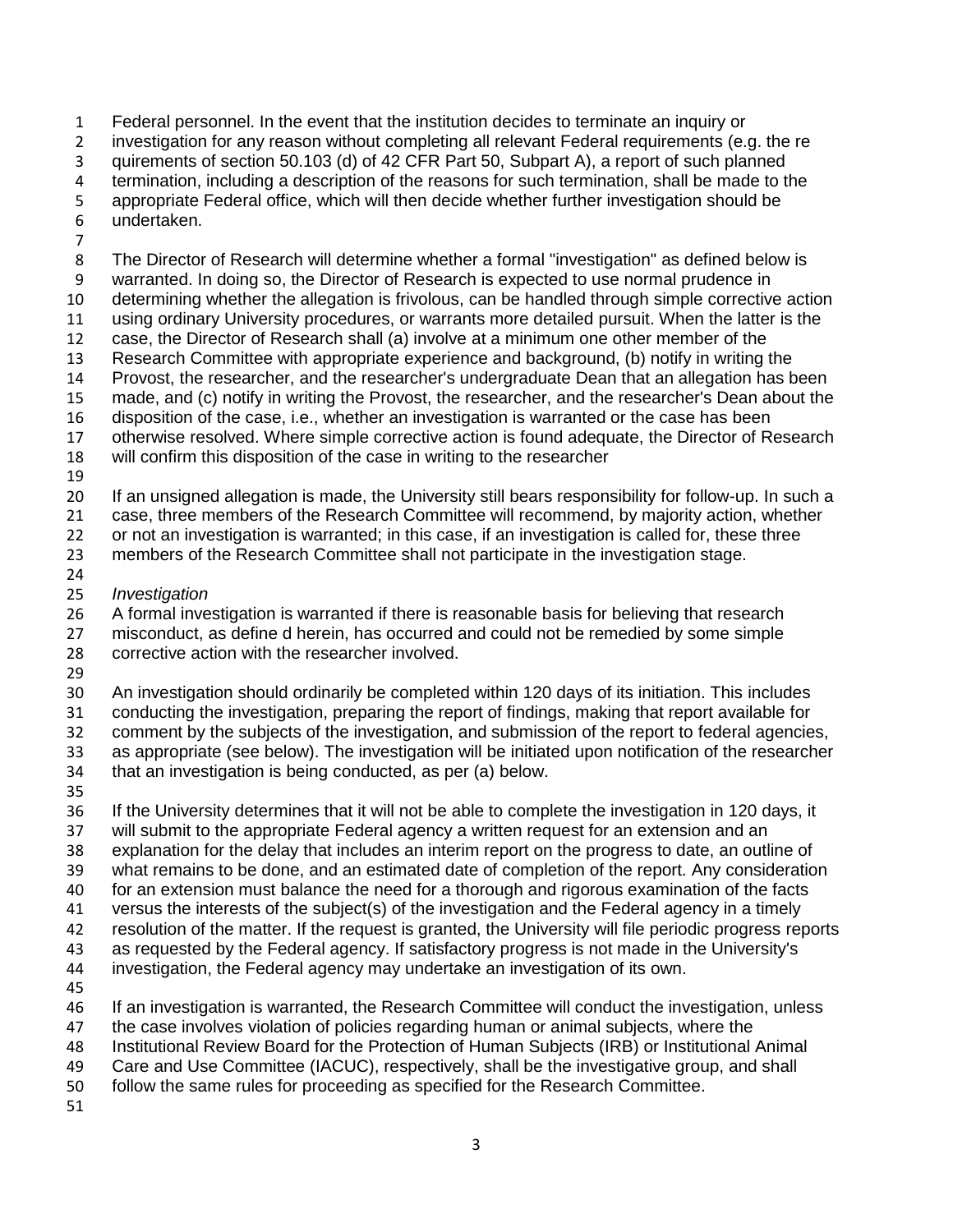If an investigation is warranted, the chairs of the Faculty Affairs Council (FAC) and the Faculty Personnel Committee (FPC) shall be so informed by the Director of Research.In order to draw upon additional expertise related to a particular discipline, the Research Committee may call upon other individuals (including persons outside the University) to assist in the investigation.

- No determination that research misconduct has been committed shall be made until the researcher against whom the charge is made is:
- 

- 1.served by certified mail (return receipt requested) with a copy of the specific charges filed against him/her;
- 2. provided with an opportunity to respond to the charges in writing no later than twenty (20) days after receipt by him/her of the allegations of research misconduct, with such response to be made to the University's misconduct officer (the Director of Research); 3. provided with an opportunity for a hearing before the misconduct officer or his/her
- designee.
- 17 The hearing to be held shall be stenographically recorded. The misconduct officer shall preside at such hearing. Both the party bringing the allegation of research misconduct and the researcher who has been so charged shall be entitled to be heard, to bring witnesses, if necessary, and to submit whatever documentary, demonstrative or tangible evidence each
- wishes to submit for consideration on the issue of research misconduct. Legal counsel or
- attorneys for any party will not be permitted in the room during the hearing.
- 

 The misconduct officer shall have the authority to issue whatever orders governing such hearings as are necessary to preserve the confidentiality of the scientific and research information, documentation and other evidence which may be presented by the parties in the course of such hearing. This authority shall include, where necessary, the authority to sequester witnesses, close the hearing to other University personnel (other than those allowed by law) and the public at large and to seal written documents to prevent public disclosure, with the exception that, if the accused is a faculty member, he or she may keep the Chair of FAC apprised of the progress of the investigation and hearing. The Chair of FAC will protect, to the maximum extent possible, the confidentiality of any information he or she receives regarding the investigation and hearing. 

- The misconduct officer shall also have the authority to designate a panel of three individuals having recognized expertise in the area or discipline wherein the allegation of research misconduct is alleged to have been committed to aid in the determination of the validity of the allegations raised against the researcher. Such experts need not be associated with the 39 University but their credentials must be made known to both the party bringing the charges of 40 research misconduct and the party so charged. research misconduct and the party so charged. The party raising the allegation of research misconduct shall have the burden of proof in any proceeding conducted pursuant to this policy. Any oral or documentary evidence may be
- received, but the University, by its misconduct officer, may provide for the exclusion of irrelevant, immaterial or unduly repetitious evidence.
- 

47 The transcript of testimony and exhibits, together with all documents filed in the hearing, shall constitute the exclusive record for a decision by the misconduct officer and thereafter by the

- University Provost.
- 
-